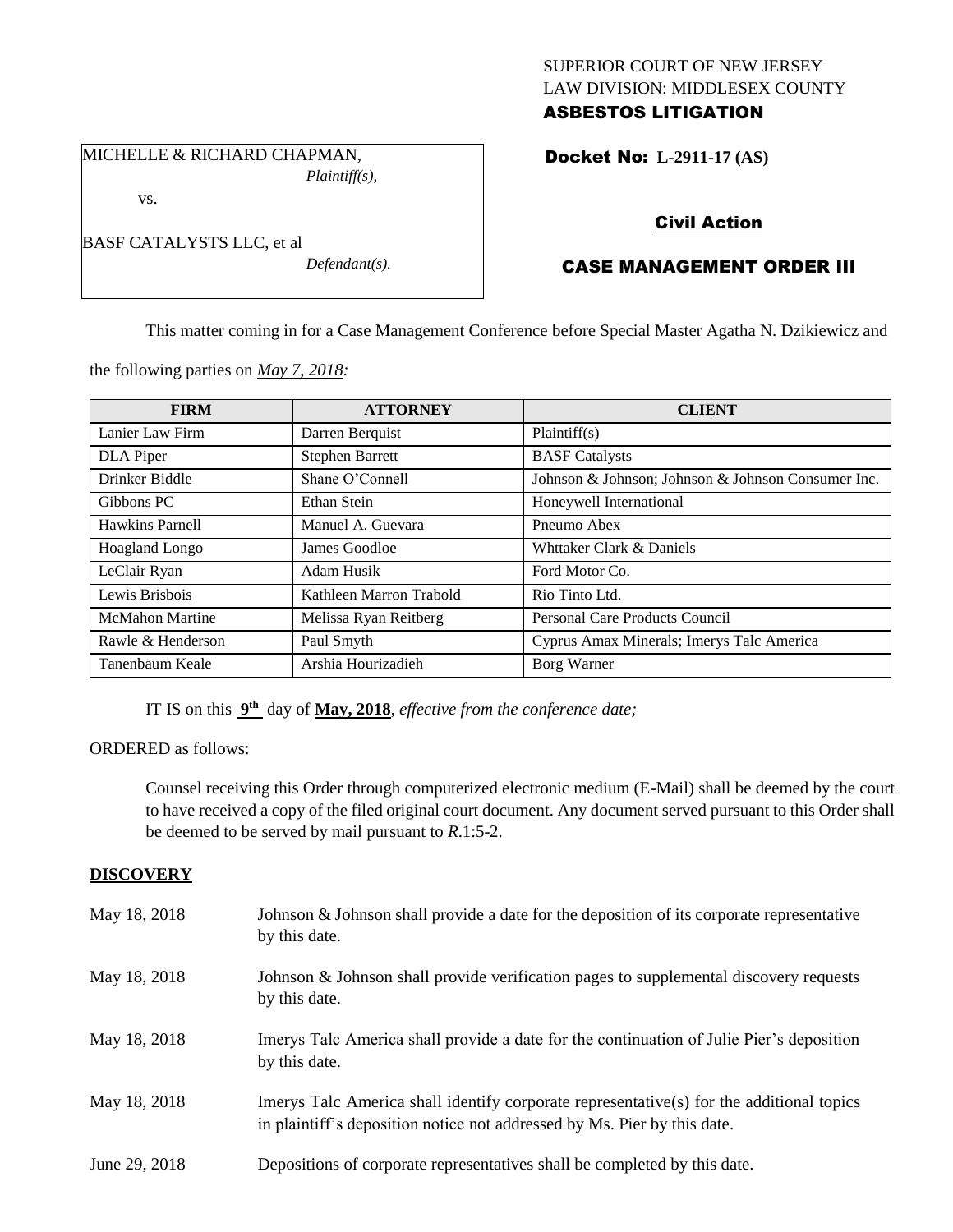## **EARLY SETTLEMENT**

August 10, 2018 Settlement demands shall be served on all counsel and the Special Master by this date.

### **SUMMARY JUDGMENT MOTION PRACTICE**

- June 22, 2018 Plaintiff's counsel shall advise, in writing, of intent not to oppose motions by this date.
- July 6, 2018 Summary judgment motions shall be filed no later than this date.
- August 3, 2018 Last return date for summary judgment motions.

### **MEDICAL DEFENSE**

| May 11, 2018      | Plaintiff shall serve medical expert reports by this date.                                                                                                                                                                                               |
|-------------------|----------------------------------------------------------------------------------------------------------------------------------------------------------------------------------------------------------------------------------------------------------|
| May 11, 2018      | Upon request by defense counsel, plaintiff is to arrange for the transfer of pathology specimens<br>and x-rays, if any, by this date.                                                                                                                    |
| September 7, 2018 | Defendants shall identify its medical experts and serve medical reports, if any, by this date. In<br>addition, defendants shall notify plaintiff's counsel (as well as all counsel of record) of a<br>joinder in an expert medical defense by this date. |

### **LIABILITY EXPERT REPORTS**

| June 15, 2018 | Plaintiff shall identify its liability experts and serve liability expert reports or a certified expert |
|---------------|---------------------------------------------------------------------------------------------------------|
|               | statement by this date or waive any opportunity to rely on liability expert testimony.                  |

September 7, 2018 Defendants shall identify its liability experts and serve liability expert reports, if any, by this date or waive any opportunity to rely on liability expert testimony.

#### **ECONOMIST EXPERT REPORTS**

- May 31, 2018 Plaintiff shall identify its expert economists and serve expert economist report(s), if any, by this date or waive any opportunity to rely on economic expert testimony.
- September 7, 2018 Defendants shall identify its expert economists and serve expert economist report(s), if any, by this date or waive any opportunity to rely on economic expert testimony.

#### **EXPERT DEPOSITIONS**

October 5, 2018 Expert depositions shall be completed by this date. To the extent that plaintiff and defendant generic experts have been deposed before, the parties seeking that deposition in this case must file an application before the Special Master and demonstrate the necessity for that deposition. To the extent possible, documents requested in a deposition notice directed to an expert shall be produced three days in advance of the expert deposition. The expert shall not be required to produce documents that are readily accessible in the public domain.

 $\_$  ,  $\_$  ,  $\_$  ,  $\_$  ,  $\_$  ,  $\_$  ,  $\_$  ,  $\_$  ,  $\_$  ,  $\_$  ,  $\_$  ,  $\_$  ,  $\_$  ,  $\_$  ,  $\_$  ,  $\_$  ,  $\_$  ,  $\_$  ,  $\_$  ,  $\_$  ,  $\_$  ,  $\_$  ,  $\_$  ,  $\_$  ,  $\_$  ,  $\_$  ,  $\_$  ,  $\_$  ,  $\_$  ,  $\_$  ,  $\_$  ,  $\_$  ,  $\_$  ,  $\_$  ,  $\_$  ,  $\_$  ,  $\_$  ,